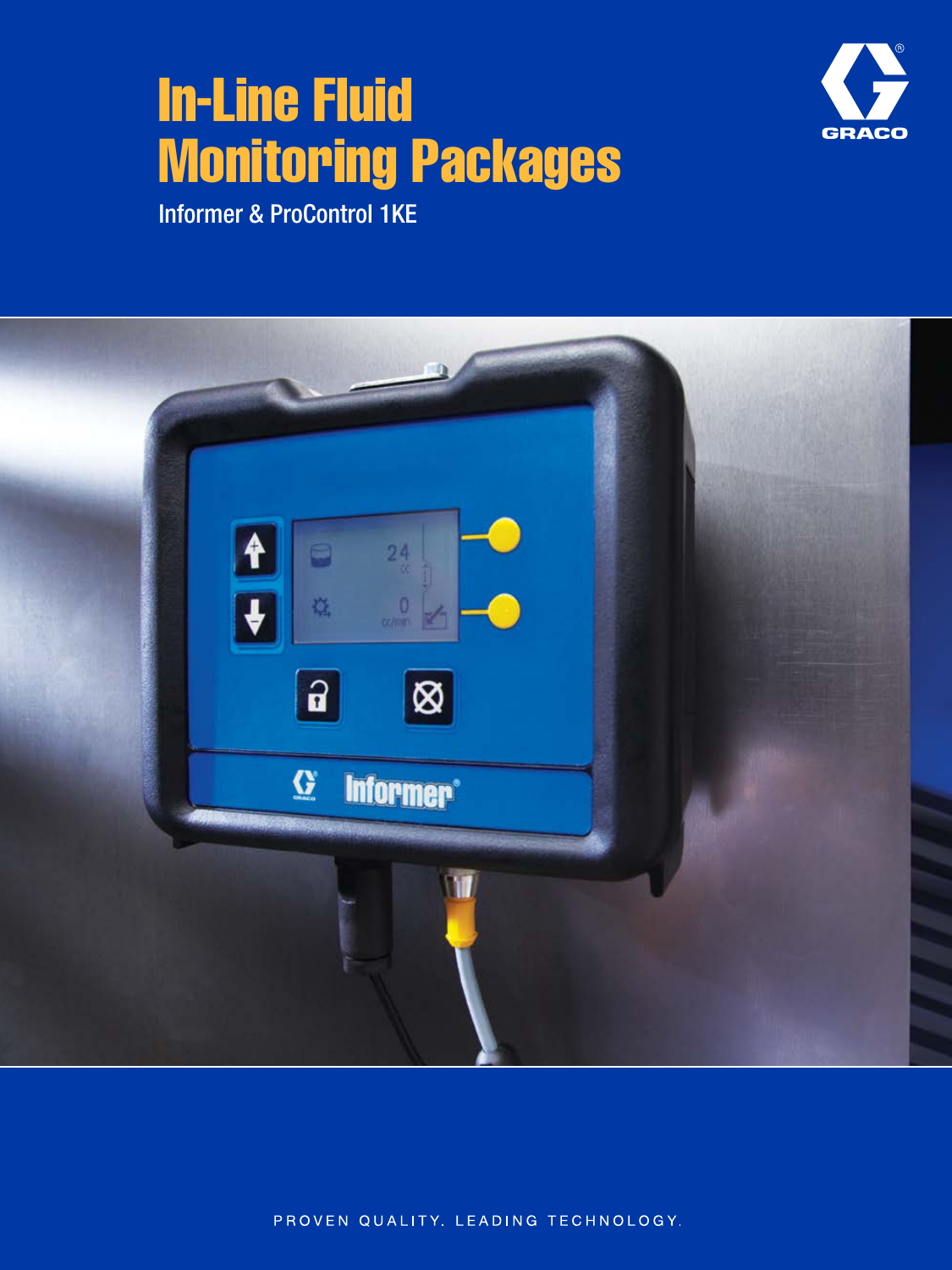# The **Affordable** Way to Measure Fluids & Reduce Paint Waste

The Informer and ProControl 1KE are easy-to-use fluid monitoring packages that accurately measure and regulate flow rates, and monitor the amount of material that passes through fluid lines – great tools for improving your finishing process.



# Reliable Information and Control

Graco's In-Line Fluid Monitoring Systems are built to save you time and money. Choose the Informer to monitor your fluids or the ProControl 1KE to manage your fluids. Both products are backed by Graco's proven reliability of key system components.

> 改計  $\overline{\odot}$ a

 $a$ 

**G** ProControl 1KE

⊗

## Easy-to-Read Display

Tracks & monitors flow rates and paint usage daily, weekly, monthly or yearly.

## PIN Protected

Locks set-up functions from unauthorized changes.

# Maintenance Alert

Sends an alert when equipment needs maintenance.

#### Batch Total Accumulates total volume for job tracking.

## Key Applications

- Manual spray finishing
- Automatic spray finishing
- Solvent metering

2

• Single fluid dispensing



- Auto feeder
- Truck and bus
- Automotive
- Farm and construction
- Aerospace
- Wood

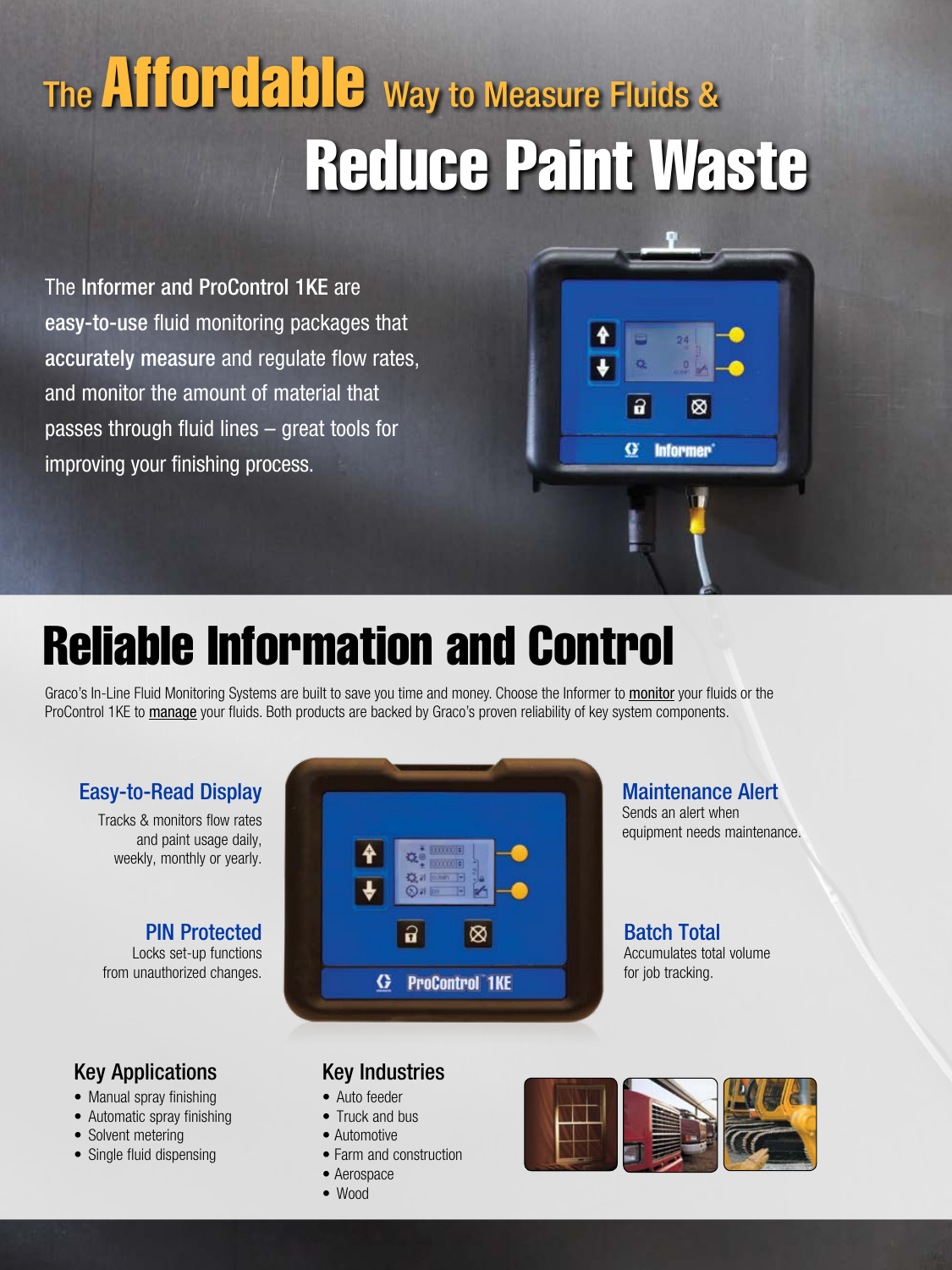# Informer

# Monitor Fluids and Improve your Finishing Processes

Closely monitor fluid use and collect critical operating information for costing, reporting and improving processes. It's easy, efficient and saves you time and money by reducing paint waste.

# **Easy**

### Accurate Reporting

Collect accurate material use data easily for environmental compliance reports.

### Office or Remote Access

Optional Advanced Web Interface (AWI) allows you to gather data from your office or remotely.

# Efficient

## Minimize Waste

Monitor flow rates to identify worn tips on your spray guns or calibration issues – reducing paint waste and costs.

# Productive

## Save Time & Money

Solvent-Proof Cover

Quickly and efficiently calibrate your spray guns to avoid overspraying or underspraying - saving you time and money.



## G3000 Precision Meter

Measure volume and flow of fluids (other models available)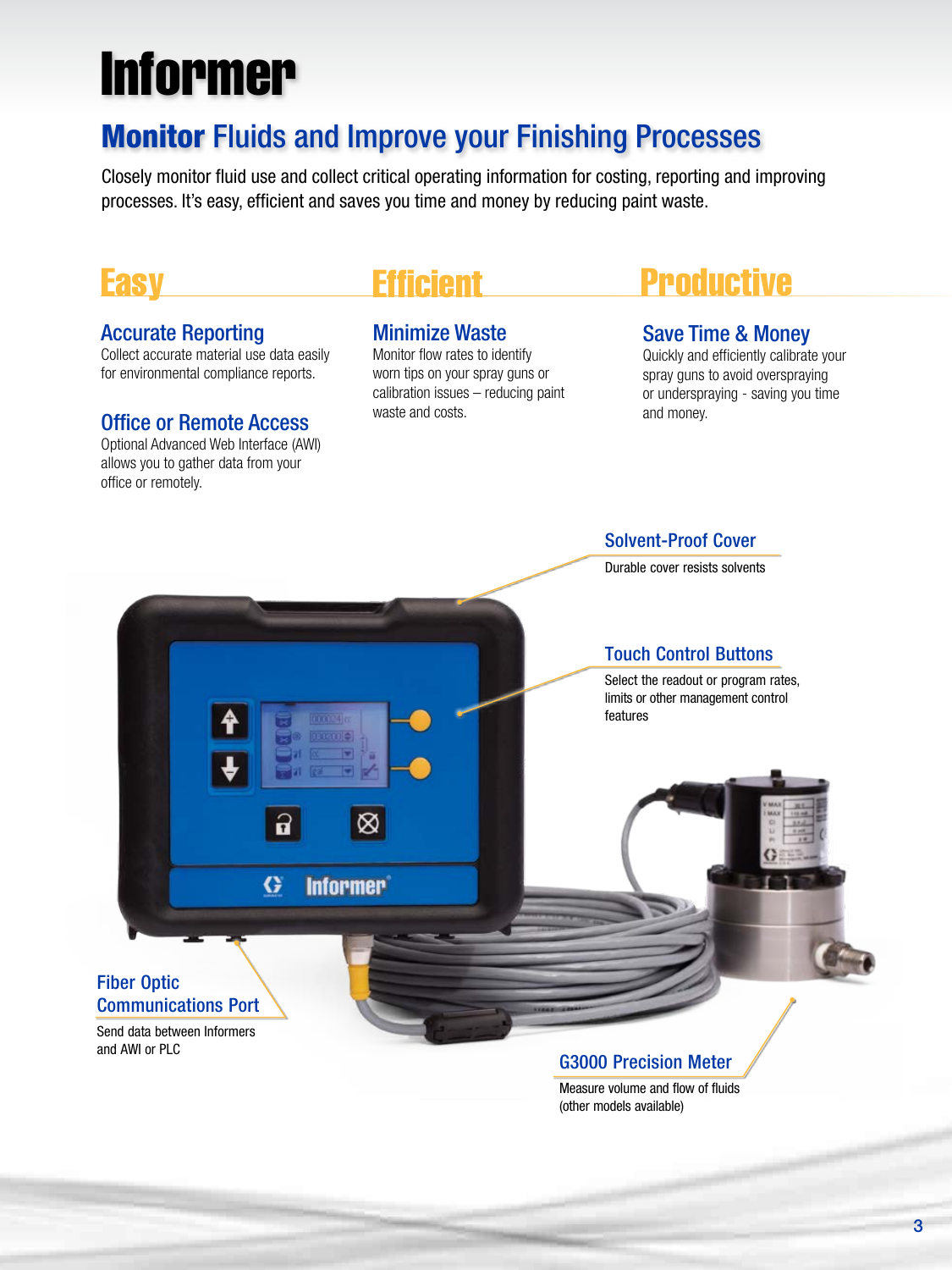# ProControl 1KE

# Manage Fluids for Better Spray Performance

Actively manage fluid and air pressure to lock in precise spray parameters. Similar to the Informer, the ProControl 1KE not only monitors fluids, but has added controls to manage fluids and improve spray performance.

# Precise **Control**

## **Liquid**

4

Manage the pressure or flow rate of the finishing material to prevent overspray and wasted material.

## Atomizing Air

Manage the fan air to maintain a high quality finish.

# Easy Adjustment

### Pressure & Flow Rate

Manage the spray pressure or flow rate by increasing or decreasing the opening of the fluid regulator.

Preset upper and lower limits, allowing operator to adjust the output within those limits or lock the setting entirely.

# Accurate **Reporting**

## Material Use

Easily collect material use data for environmental compliance reports with Liquid Control units.

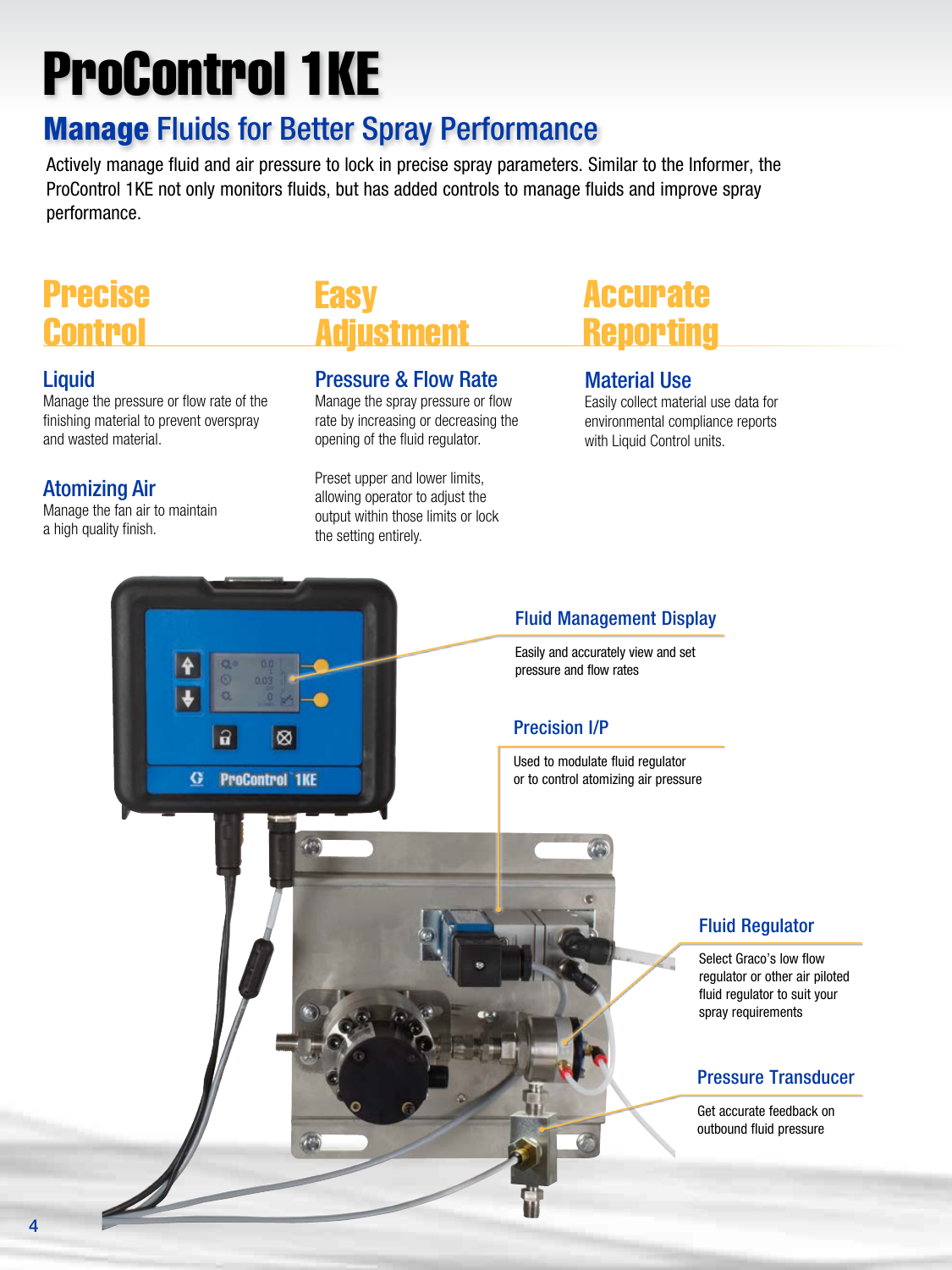# Advanced Web Interface

# Remotely Monitor All Fluids on your Corporate Network

# Advanced Web Interface (AWI)

## Easy Access & Reporting

Web browser interface allows you to quickly gather information for environmental compliance reports with access from your home or remote location.

## Reduce Operator Error

Preset upper and lower limits for flow rate or fluid pressure, allowing operator to adjust the output within those limits.

## Track Your Results

- Set up and track usage from the office or by remote login
- Ability to track ProMix 2KS systems on the same network

# ModBus PLC Interface

## Send volume and flow information to your PLC

- Integrate fluid information into automated process
- Control flow rate or fluid pressure
- Capture material use data
- Manage up to 30 ProControl 1KE systems



Advanced Web Interface Setup Screen



Advanced Web Interface Run Screen

## Flow Meters

Graco's highly accurate gear and mass flow meters are ideal for finishing applications using most solventborne and waterborne paints and resins.

### G250/G250 HR, G3000/G3000 HR and S3000

- Positive displacement, spur gear flow meter
- Designed for low to medium viscosity materials
- Stainless steel compatible

### HG6000/HG6000 HR

- Positive displacement, helical gear flow meter
- Designed for higher flow rates and higher viscosity materials
- Stainless steel, water-base compatible

#### Coriolis Mass Flow

- Non-intrusive mass flow meter
- Designed for all abrasive and filled materials
- Stainless steel, waterborne and acid compatible



G3000/G3000 HR





S3000



HG6000 Coriolis Mass Flow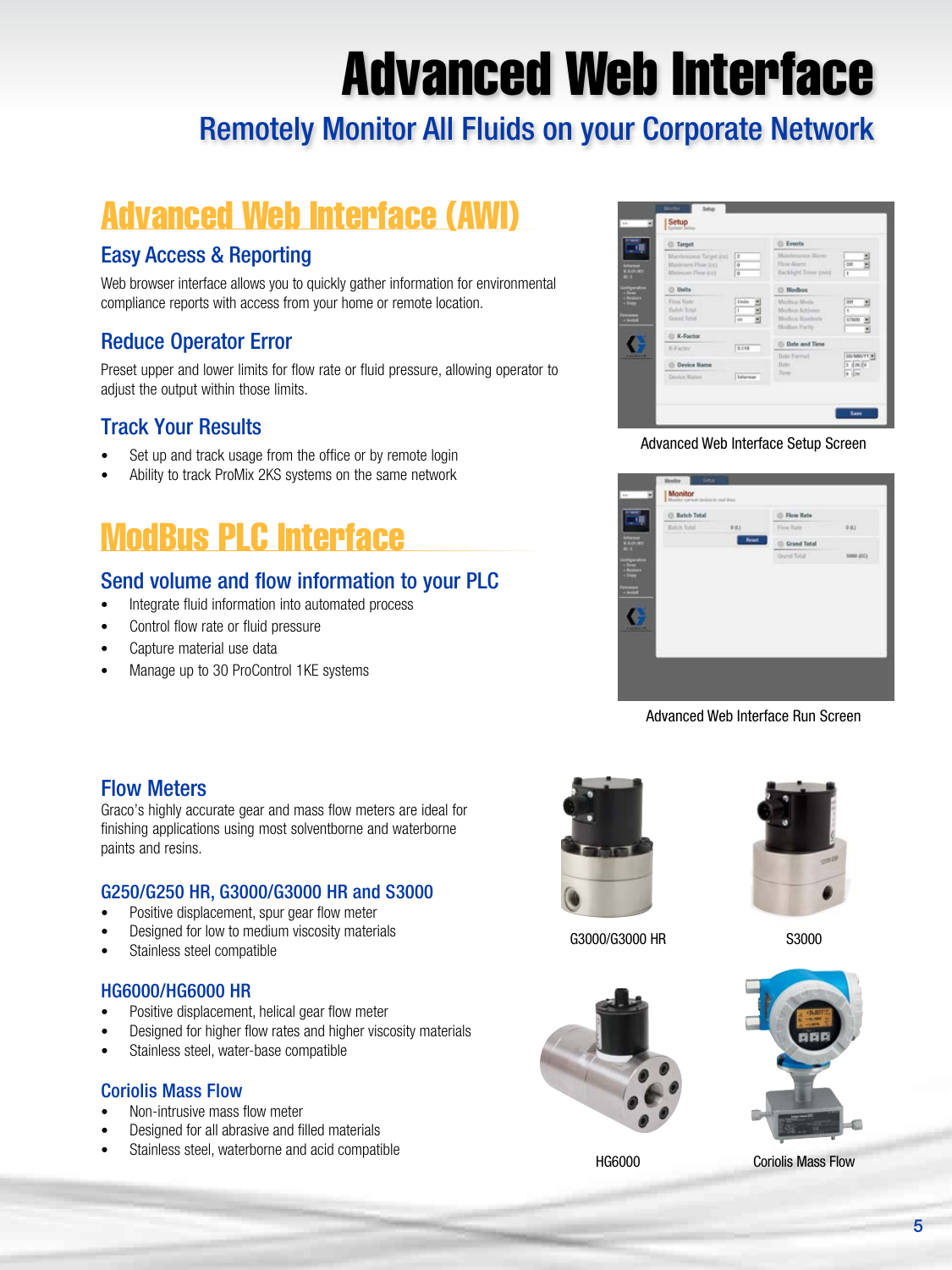# **Installation**

| Reference      | <b>Description</b>              | <b>Comments</b>                    |
|----------------|---------------------------------|------------------------------------|
| A1             | <b>Flow Meter</b>               | Supplied in certain kits           |
| A <sub>2</sub> | <b>Fluid Plate</b>              | Supplied in certain kits           |
| <b>B1</b>      | <b>Informer</b>                 | Supplied                           |
| <b>B2</b>      | ProControl 1KE                  | Supplied                           |
| C              | <b>Power Supply and Barrier</b> | Supplied in IS Kits                |
| D              | Meter Cable, 50 ft (15 m)       | Supplied                           |
| E              | Power Cord, 10 ft (3 m)         | Supplied in Non-IS Kit             |
| F              | Power Cable, 50 ft (15 m)       | Supplied Individually or in IS Kit |
| G              | <b>Fiber Optic Cable</b>        | See Replacement Parts-Accessories  |
| H              | Serial Cable                    | See Replacement Parts-Accessories  |
| J              | <b>Advanced Web Interface</b>   | See Replacement Parts-Accessories  |
| K              | <b>Ethernet Cable</b>           | See Replacement Parts-Accessories  |
|                | Personal Computer or PLC        | Not supplied                       |
| M              | FO to Serial Converter          | See Accessories                    |
| N              | <b>Modbus TCP to Modbus RTU</b> | See Accessories                    |
| P              | Barrier                         | Supplied Individually or in IS Kit |

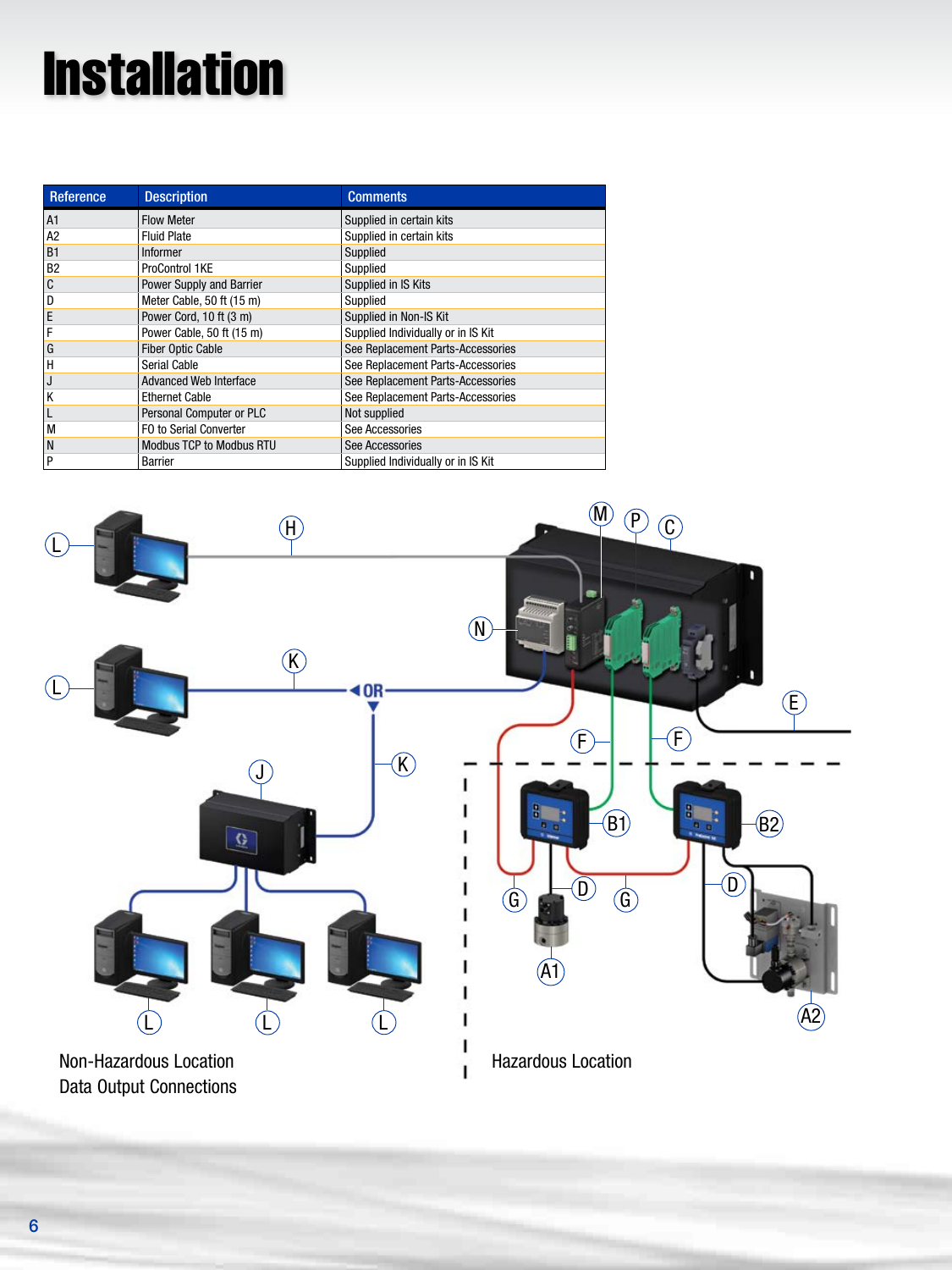# Ordering Information

# Informer & ProControl 1KE

| Part No. | Informer<br><b>Module</b> | <b>ProControl 1KE</b><br><b>Module</b> | <b>Power Type</b> |                               |                               |                       | <b>Fluid Control Type</b>      |                           |                                      |                       |
|----------|---------------------------|----------------------------------------|-------------------|-------------------------------|-------------------------------|-----------------------|--------------------------------|---------------------------|--------------------------------------|-----------------------|
|          |                           |                                        | No Power*         | $\mathsf{AC}$<br>(no barrier) | $\mathsf{AC}$<br>(w/ barrier) | G3000<br><b>Meter</b> | <b>Fluid</b><br><b>Control</b> | <b>Fluid</b><br>Regulator | <b>Pressure</b><br><b>Transducer</b> | Air<br><b>Control</b> |
| 24L073   | $\bullet$                 |                                        | $\bullet$         |                               |                               |                       |                                |                           |                                      |                       |
| 24L074   | $\bullet$                 |                                        | $\bullet$         |                               |                               | $\bullet$             |                                |                           |                                      |                       |
| 24L075   | $\bullet$                 |                                        |                   | $\bullet$                     |                               |                       |                                |                           |                                      |                       |
| 24L076   | $\bullet$                 |                                        |                   | $\bullet$                     |                               | $\bullet$             |                                |                           |                                      |                       |
| 24L077   | $\bullet$                 |                                        |                   |                               | ٠                             |                       |                                |                           |                                      |                       |
| 24L078   | $\bullet$                 |                                        |                   |                               | $\bullet$                     | $\bullet$             |                                |                           |                                      |                       |
| 24L083   |                           | ٠                                      | $\bullet$         |                               |                               |                       |                                |                           |                                      |                       |
| 24L084   |                           |                                        |                   | $\bullet$                     |                               |                       | $\bullet$                      | $\bullet$                 |                                      |                       |
| 24L085   |                           |                                        |                   |                               | ٠                             |                       |                                | ٠                         |                                      |                       |
| 24P592   |                           |                                        |                   | $\bullet$                     |                               |                       |                                |                           | $\bullet$                            |                       |
| 24P593   |                           |                                        |                   |                               | $\bullet$                     |                       |                                |                           | $\bullet$                            |                       |
| 24P594   |                           |                                        |                   | $\bullet$                     |                               | $\bullet$             |                                |                           |                                      |                       |
| 24P595   |                           |                                        |                   |                               | $\bullet$                     | $\bullet$             |                                |                           |                                      |                       |
| 24L086   |                           | $\bullet$                              |                   | $\bullet$                     |                               | $\bullet$             | $\bullet$                      | $\bullet$                 |                                      |                       |
| 24L087   |                           |                                        |                   |                               | ٠                             |                       |                                |                           |                                      |                       |
| 24P596   |                           |                                        |                   | $\bullet$                     |                               |                       |                                |                           | $\bullet$                            |                       |
| 24P597   |                           |                                        |                   |                               | $\bullet$                     |                       |                                | ٠                         | ٠                                    |                       |
| 24L088   |                           |                                        |                   | $\bullet$                     |                               | $\bullet$             |                                | $\bullet$                 | $\bullet$                            |                       |
| 24L089   |                           |                                        |                   |                               | $\bullet$                     | ٠                     | ٠                              | $\bullet$                 | $\bullet$                            |                       |
| 24R261   |                           | $\bullet$                              | $\bullet$         |                               |                               | $\bullet$             | $\bullet$                      |                           |                                      |                       |
| 24R262   |                           |                                        | $\bullet$         |                               |                               | $\bullet$             | ٠                              | $\bullet$                 |                                      |                       |
| 24R263   |                           |                                        | $\bullet$         |                               |                               |                       | $\bullet$                      | $\bullet$                 |                                      |                       |
| 24L090   |                           |                                        |                   |                               |                               |                       |                                |                           |                                      |                       |
| 24L091   |                           | $\bullet$                              |                   |                               | $\bullet$                     |                       |                                |                           |                                      |                       |

## Replacement Parts - Accessories

#### Power

16V680 Non-Intrinsically Safe (Non-IS) power supply, 100-240 VAC input, 50/60 Hz, 24 VDC output 16M167\* Intrinsically Safe (IS) power supply assembly, 100–240 VAC input 16P467\* Power Barrier Kit, add to IS power supply to power an additional Informer. Includes power barrier, terminal blocks, wiring and power cable.

*\*Purchase IS power cable separately*

#### **Cables**

#### Non-Intrinsically Safe Cables

- 16K483 Meter Cable, 50 ft (15 m), for connecting Informer to a meter
- 16K484 Meter Cable Extension, 50 ft (15 m), for meter cable
- 16V069 Non-IS Power Cable, 50 ft (15 m)
- 16V070 Non-IS Power Cable, 100 ft (30 m)
- 16V380 Non-IS Pressure Sensor Cable, 50 ft (15 m), connect pressure sensor to ProControl 1KE
- 16P790 Non-IS Flow Control Cable, 50 ft (15 m), connect flow control to ProControl 1KE

#### Intrinsically Safe Cables

- 16K509 IS Power Cable, 50 ft (15 m), for power supply
- 16K615 IS Power Cable, 100 ft (30 m), for power supply
- 16V074 IS Meter Cable, 50 ft (15 m), to connect the Informer to a meter
- 16V077 IS Meter Cable Extension, 50 ft (15 m), meter cable
- 16V381 IS Pressure Sensor Cable, 50 ft (15 m), to connect to ProControl 1KE
- 16V142 IS Flow Control Cable, 50 ft (15 m), connect flow control to ProControl 1KE
- 16V071 IS Flow Control Exentsion Cable, 50 ft (15 m), connect flow control to ProControl 1KE

#### Fiber Optic Cable

| 16M172 | 50 ft (15 m) fiber optic cable  |
|--------|---------------------------------|
| 16M173 | 100 ft (30 m) fiber optic cable |

#### **Interfaces**

| 24N978           | Fiber Optic to Serial Converter, communicate from the Informer<br>to a PLC            |
|------------------|---------------------------------------------------------------------------------------|
| 15V337           | Advanced Web Interface, communicate from the Informer to a<br><b>PLC via Ethernet</b> |
| 24N807           | Non-IS beacon light kit                                                               |
| 24N977<br>24P006 | ModBus TCP to ModBus RTU<br>Signal out kit                                            |
|                  | <b>Meters &amp; Transducers</b>                                                       |
| 289813           | G3000 Meter                                                                           |

|        | Positive displacement, gear flow meter, 0.02 to 1.0 gpm<br>(75 to 3800 cc/min), for low to medium viscosity materials                              |
|--------|----------------------------------------------------------------------------------------------------------------------------------------------------|
| 289814 | G3000HR Meter<br>Positive displacement, gear flow meter, 0.01 to 0.5 gpm<br>(38 to 1900 cc/min), for low to medium viscosity materials             |
| 280560 | HG6000 Meter<br>Positive displacement, helical gear flow meter, 0.013 to 6.0 gpm<br>(50 to 22,712 cc/min), for high flow, high viscosity materials |
| 258718 | S3000 Solvent Meter<br>Positive displacement, gear flow meter, 0.01 to 0.5 gpm<br>(38 to 1900 cc/min), for light viscosity materials               |
| 24P600 | Pressure Transducer Kit, 100 psi (7 bar, 0.7 MPa)<br>Used to measure fluid or air pressure                                                         |
| 24R906 | High Pressure Sensor Kit, 7500 psi (517 bar, 51.7 MPa)                                                                                             |
|        | .                                                                                                                                                  |

#### Coriolis Meter Kit

Non-intrusive mass flow meter, for abrasive and filled materials, range of flow rates and materials 24N525 1/4 in Coriolis Flow Meter Kit

#### Fluid Regulators

| 24C375 | 1:1 Low Flow Regulator     |
|--------|----------------------------|
| 24C471 | 1:2 Low Flow Regulator     |
| 24C472 | 1:3 Low Flow Regulator     |
| 234266 | <b>High Flow Regulator</b> |